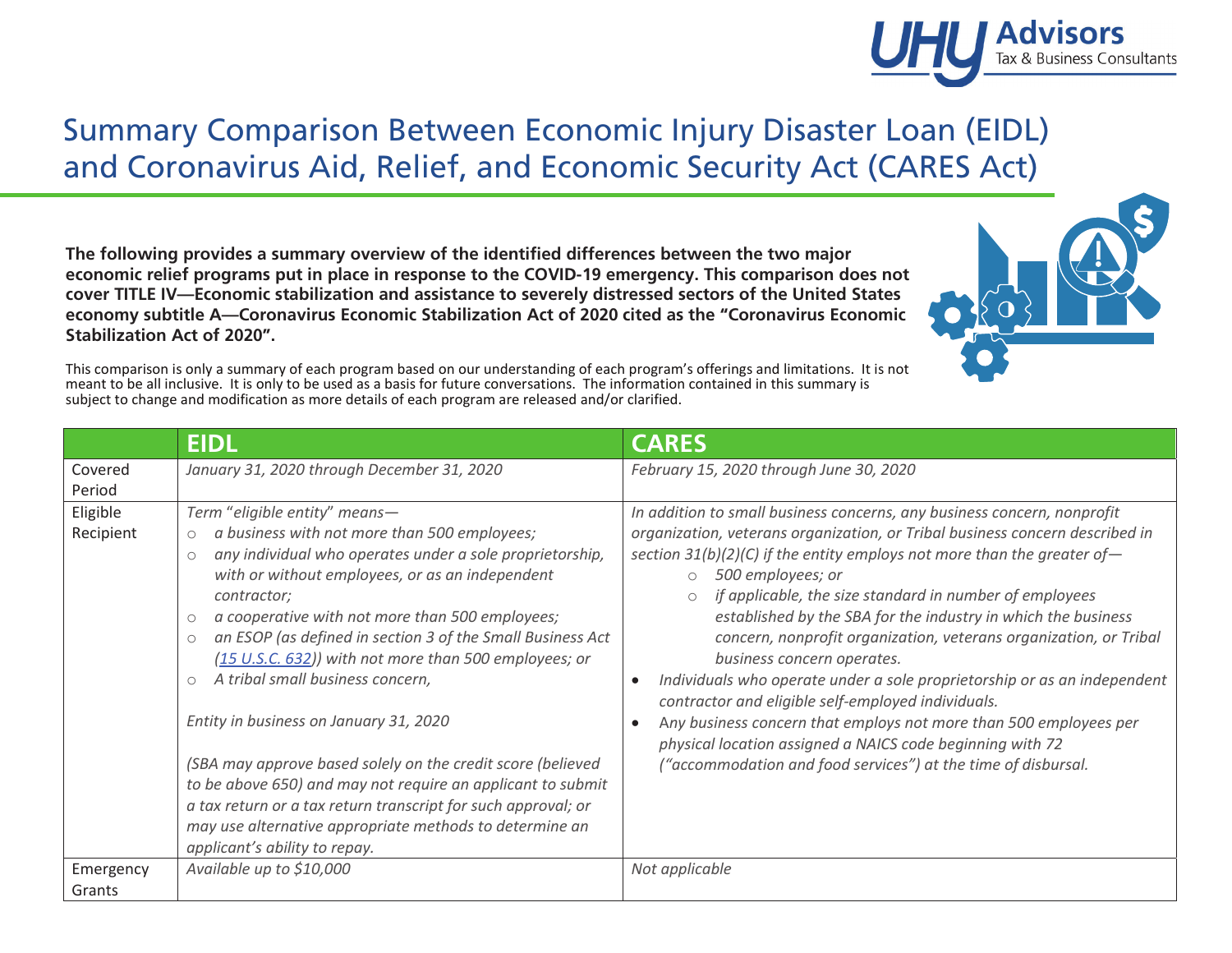



|                        | <b>EIDL</b>                                                                                                                                                                                                                                                                                                                                                                                                                                                                                                                                                                                                                                                                                                                          | <b>CARES</b>                                                                                                                                                                                                                                                                                                                                                                                                                                                                                                                                                                                                                                                                                                                                                                                                                                                                                                                                                                                                                                                                                                                                                                                                                                                                                                                                                    |
|------------------------|--------------------------------------------------------------------------------------------------------------------------------------------------------------------------------------------------------------------------------------------------------------------------------------------------------------------------------------------------------------------------------------------------------------------------------------------------------------------------------------------------------------------------------------------------------------------------------------------------------------------------------------------------------------------------------------------------------------------------------------|-----------------------------------------------------------------------------------------------------------------------------------------------------------------------------------------------------------------------------------------------------------------------------------------------------------------------------------------------------------------------------------------------------------------------------------------------------------------------------------------------------------------------------------------------------------------------------------------------------------------------------------------------------------------------------------------------------------------------------------------------------------------------------------------------------------------------------------------------------------------------------------------------------------------------------------------------------------------------------------------------------------------------------------------------------------------------------------------------------------------------------------------------------------------------------------------------------------------------------------------------------------------------------------------------------------------------------------------------------------------|
| Affiliations           | Affiliations are waived with respect to eligibility for a covered<br>$loan for-$<br>Businesses owned in substantial part by SBICs, which are<br>not considered affiliates of the SBIC;<br>Businesses owned by the Native American tribes, which<br>$\bullet$<br>are not considered affiliates of the Native American<br>tribes; and<br>Businesses who lease employees from employee lease<br>entities, which are not affiliated with the leasing entity.                                                                                                                                                                                                                                                                             | Affiliations are waived with respect to eligibility for a covered loan for-<br>any business concern with not more than 500 employees that, as of the<br>$\bullet$<br>date on which the covered loan is disbursed, is assigned a NAICS code<br>beginning with 72;<br>any business concern operating as a franchise that is assigned a<br>$\bullet$<br>franchise identifier code by the SBA; and<br>any business concern that receives financial assistance from a company<br>$\bullet$<br>licensed under section 301 of the Small Business Investment Act of 1958.                                                                                                                                                                                                                                                                                                                                                                                                                                                                                                                                                                                                                                                                                                                                                                                               |
| Maximum<br>Loan Amount | \$2 million<br>Proceeds to meet necessary financial obligations that a<br>business or private, non-profit organization could have met<br>had the disaster not occurred. It provides relief from<br>economic injury caused directly by the disaster and permits a<br>company to maintain a reasonable working capital position<br>during the period affected by the disaster. EIDLs do not<br>replace lost sales or revenue.<br>EIDLs are available only to businesses and private and<br>nonprofit organizations that are located in a declared<br>disaster area, have suffered substantial economic injury. The<br>CARES Act would deem all states and their subdivisions to<br>have sufficient economic damage under this program. | The maximum loan amount shall be the lesser of-<br>The sum of $-$<br>$\circ$ the product obtained by multiplying-<br>the average total monthly payments by the applicant for<br>۰.<br>payroll costs incurred during the 1-year period before the<br>date on which the loan is made (with exceptions for<br>seasonal employment) by<br>$\blacksquare$ 2.5; and<br>the outstanding amount of a loan under the EIDL Program that<br>was made during the period beginning on January 31, 2020 and<br>ending on the date on which covered loans are made available to<br>be refinanced under this new program; or<br>If requested by an otherwise eligible recipient that was not in business<br>$\bullet$<br>during the period beginning on February 15, 2019 and ending on June 30,<br>2019, the sum of $-$<br>the product obtained by multiplying-<br>$\circ$<br>the average total monthly payments by the applicant for payroll<br>$\circ$<br>costs incurred during the period beginning on January 1, 2020<br>and ending on February 29, 2020; by<br>2.5; and<br>$\circ$<br>the outstanding amount of a loan under subsection (b)(2) that<br>$\circ$<br>was made during the period beginning on January 31, 2020 and<br>ending on the date on which covered loans are made available to<br>be refinanced under this new program; or<br>\$10,000,000.<br>$\circ$ |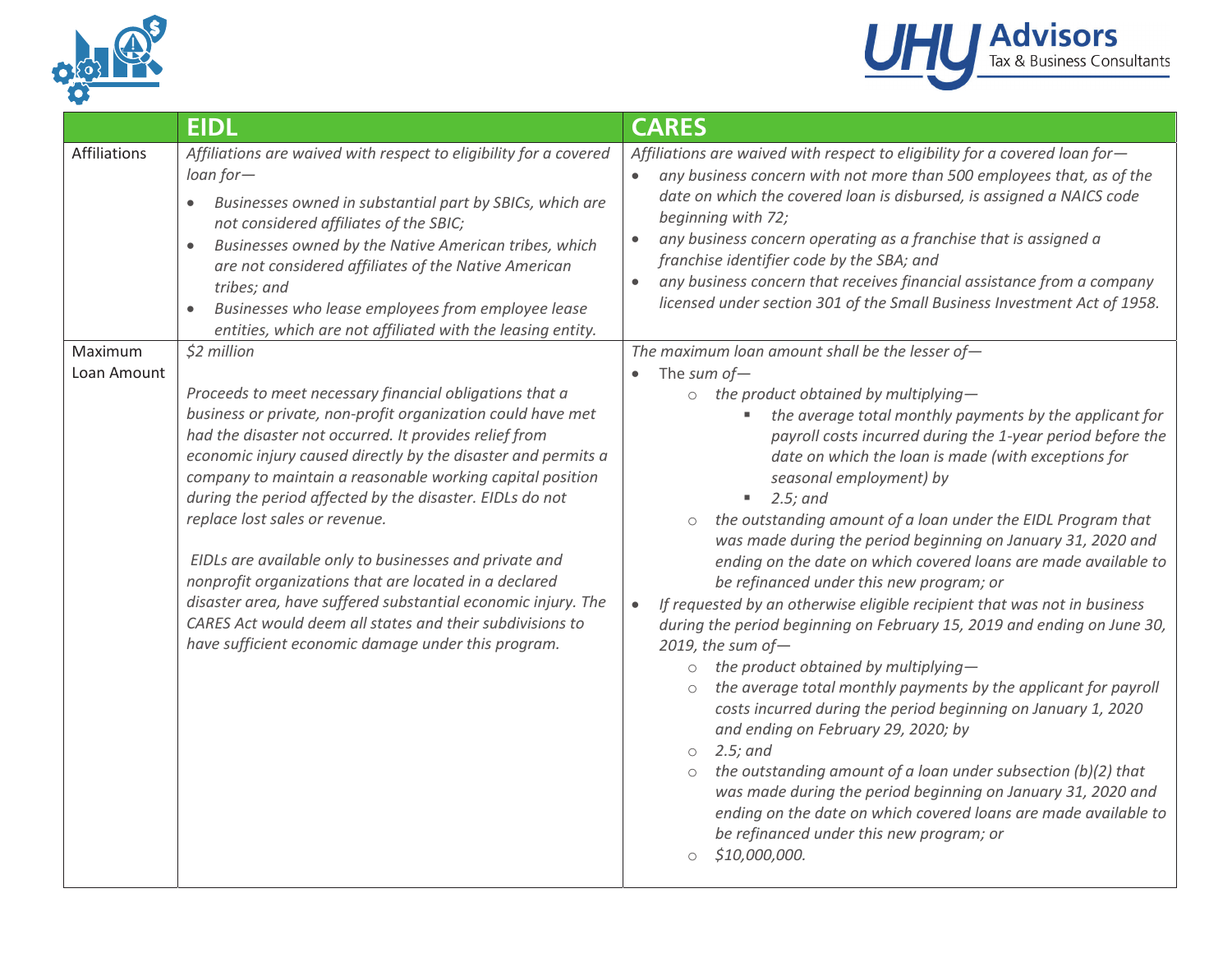



|                      | <b>EIDL</b>                                                                            | <b>CARES</b>                                                                  |
|----------------------|----------------------------------------------------------------------------------------|-------------------------------------------------------------------------------|
| Term                 | Up to 30 years                                                                         | Maximum maturity of 10 years from the date on which the borrower applies      |
|                      |                                                                                        | for loan forgiveness (see Forgiveness sections below)                         |
| <b>Interest Rate</b> | Interest rate not to exceed 4 percent                                                  | Interest rate not to exceed 4 percent                                         |
|                      | ○ 3.75% Small Business                                                                 |                                                                               |
|                      | 2.75% Not for Profit                                                                   |                                                                               |
| Deferral             |                                                                                        | Complete payment deferment relief for a period of not less than 6 months,     |
|                      |                                                                                        | including payment of principal, interest, and fees, and not more than 1 year. |
| Fees                 | No Fee                                                                                 | No Fee                                                                        |
| Personal             | Waived on advances or loans of not more than \$200,000                                 | No personal guarantee                                                         |
| Guarantee            |                                                                                        |                                                                               |
| Collateral           | For loans greater than \$25k if available but will lend without                        | No Collateral                                                                 |
|                      | collateral                                                                             |                                                                               |
| Prepayment           | None                                                                                   | None                                                                          |
| Penalty              |                                                                                        |                                                                               |
| Credit               | Requirement that a small business concern is unable to                                 | Requirement that a small business concern is unable to obtain credit          |
| Elsewhere            | obtain credit elsewhere shall not apply                                                | elsewhere shall not apply                                                     |
| Application          | Downloadable:                                                                          | May vary by lender                                                            |
| Requirements         | <b>Business Loan Application (Form 5)</b><br>1.                                        |                                                                               |
|                      | Home or Sole Proprietor Loan Application (SBA Form 5C)<br>2.                           |                                                                               |
|                      | Economic Injury Disaster Loan Supporting Information (Form P-<br>3.                    |                                                                               |
|                      | 019)<br>Additional Forms that May Be Requested:                                        |                                                                               |
|                      | Fee Disclosure Form and Compensation Agreement (Form<br>$\bullet$                      |                                                                               |
|                      | 159D)                                                                                  |                                                                               |
|                      | Personal Financial Statement (SBA Form 413D) (en Español)<br>$\bullet$                 |                                                                               |
|                      | Request for Transcript of Tax Return (IRS Form 4506-T)<br>$\bullet$                    |                                                                               |
|                      | Instructions for Request for Transcript of Tax Return (IRS Form<br>$\bullet$           |                                                                               |
|                      | 4506-T)                                                                                |                                                                               |
|                      | Schedule of Liabilities (SBA Form 2202)<br>$\bullet$                                   |                                                                               |
|                      | Instructions for Schedule of Liabilities (SBA Form 2202)<br>$\bullet$                  |                                                                               |
|                      | Schedule of Liabilities (SBA Form 2202)<br>$\bullet$                                   |                                                                               |
|                      | PUERTO RICO ONLY: Release of Inheritance and Donation<br>$\bullet$                     |                                                                               |
|                      | (Modelo SC 2907)<br>PUERTO RICO ONLY: Hacienda Statement of Authorization<br>$\bullet$ |                                                                               |
|                      | <b>Additional Filing Requirements (SBA Form 1368)</b><br>$\bullet$                     |                                                                               |
|                      | <b>Additional Filing Requirements (SBA Form 413D)</b><br>$\bullet$                     |                                                                               |
|                      |                                                                                        |                                                                               |
|                      |                                                                                        |                                                                               |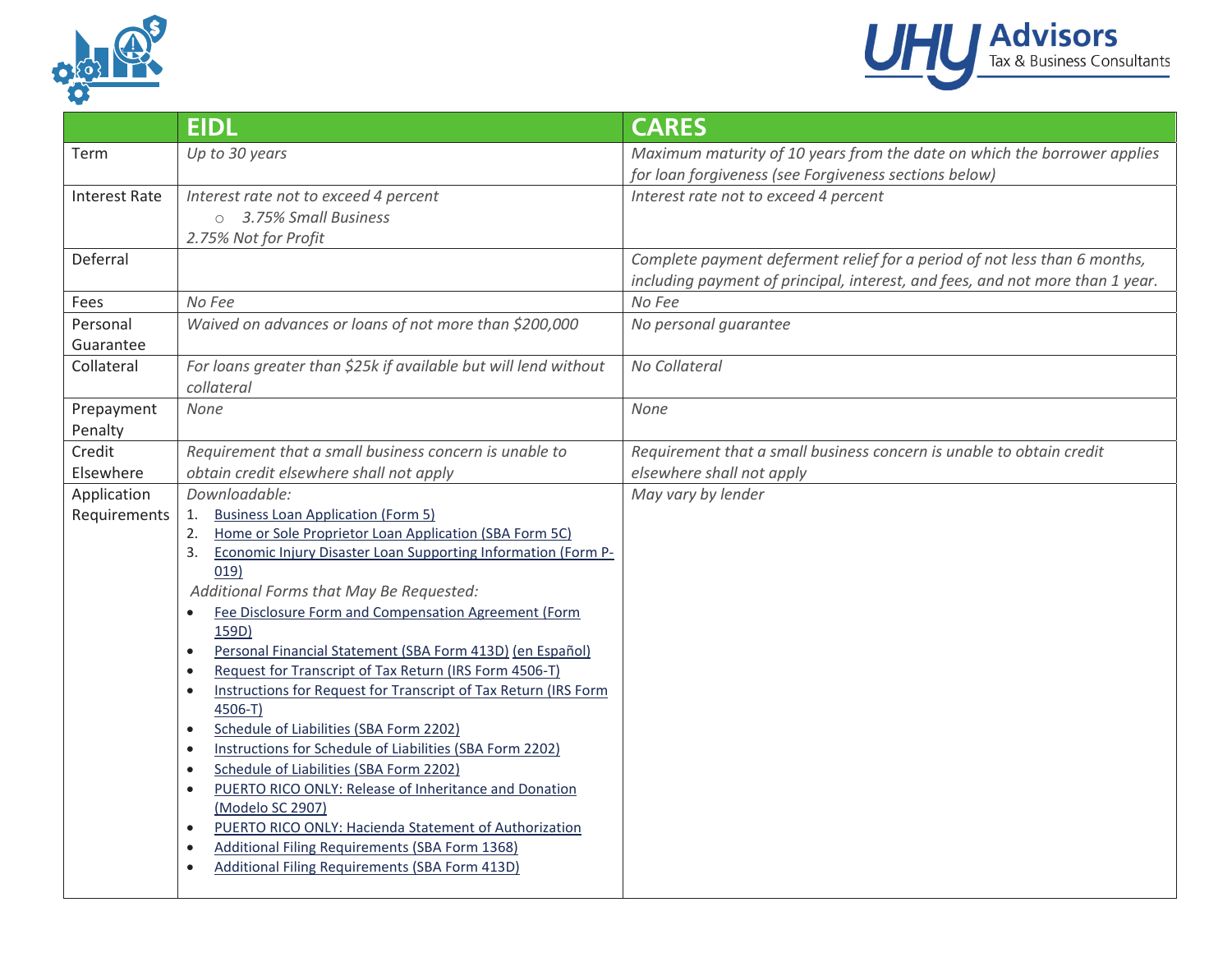



|                                                        | <b>EIDL</b>                                                                                                                                                                                                                                                                | <b>CARES</b>                                                                                                                                                                                                                                                                                                                                                                                                                                                                                                                                                                                                                                                                                                                                                                                                          |
|--------------------------------------------------------|----------------------------------------------------------------------------------------------------------------------------------------------------------------------------------------------------------------------------------------------------------------------------|-----------------------------------------------------------------------------------------------------------------------------------------------------------------------------------------------------------------------------------------------------------------------------------------------------------------------------------------------------------------------------------------------------------------------------------------------------------------------------------------------------------------------------------------------------------------------------------------------------------------------------------------------------------------------------------------------------------------------------------------------------------------------------------------------------------------------|
| Allowable<br>Uses                                      | Loan proceeds can only be used for working capital necessary<br>to enable the business or organization to alleviate the specific<br>economic injury and resume normal operations. Includes:<br>Accounts payable, fixed debts, payroll, and other bills due to<br>the virus | In addition to the allowable uses of a loan made under the SBA's Business<br>Loan Program, use the proceeds of the covered loan for-<br>payroll costs;<br>$\circ$<br>costs related to the continuation of group health care benefits during<br>$\circ$<br>periods of paid sick, medical, or family leave, and insurance premiums;<br>employee salaries, commissions, or similar compensations;<br>$\bigcirc$<br>payments of interest on any mortgage obligation (which shall not include<br>$\circ$<br>any prepayment of or payment of principal on a mortgage obligation);<br>rent (including rent under a lease agreement);<br>$\bigcirc$<br>utilities; and<br>$\circlearrowright$<br>interest on any other debt obligations that were incurred before the<br>$\circ$<br>covered period.                            |
| Recourse                                               | Not applicable                                                                                                                                                                                                                                                             | No recourse, except to the extent that such shareholder, member, or partner<br>uses the covered loan proceeds for a purpose not authorized.                                                                                                                                                                                                                                                                                                                                                                                                                                                                                                                                                                                                                                                                           |
| Borrower<br>Certification<br>at Initial<br>Application | Not applicable                                                                                                                                                                                                                                                             | That the uncertainty of current economic conditions makes necessary the<br>loan request to support the ongoing operations of the eligible recipient;<br>acknowledging that funds will be used to retain workers and maintain<br>payroll or make mortgage payments, lease payments, and utility<br>payments;<br>that the eligible recipient does not have an application pending for a loan<br>$\circ$<br>under this subsection for the same purpose and duplicative of amounts<br>applied for or received under a covered loan; and<br>during the period beginning on February 15, 2020 and ending on<br>$\circ$<br>December 31, 2020, that the eligible recipient has not received amounts<br>under this subsection for the same purpose and duplicative of amounts<br>applied for or received under a covered loan. |
| Loan<br>Forgiveness                                    | Not applicable                                                                                                                                                                                                                                                             | For the covered period of 8-week period beginning on the date of the<br>origination of a covered loan, the expected forgiveness amount is the sum of<br>(not to exceed the loan's principal):<br>payroll costs;<br>$\bigcirc$<br>payments of interest on any covered mortgage obligation (which shall<br>not include any prepayment of or payment of principal on a covered<br>mortgage obligation);<br>payments on any covered rent obligation; and<br>covered utility payments<br>$\circlearrowright$                                                                                                                                                                                                                                                                                                               |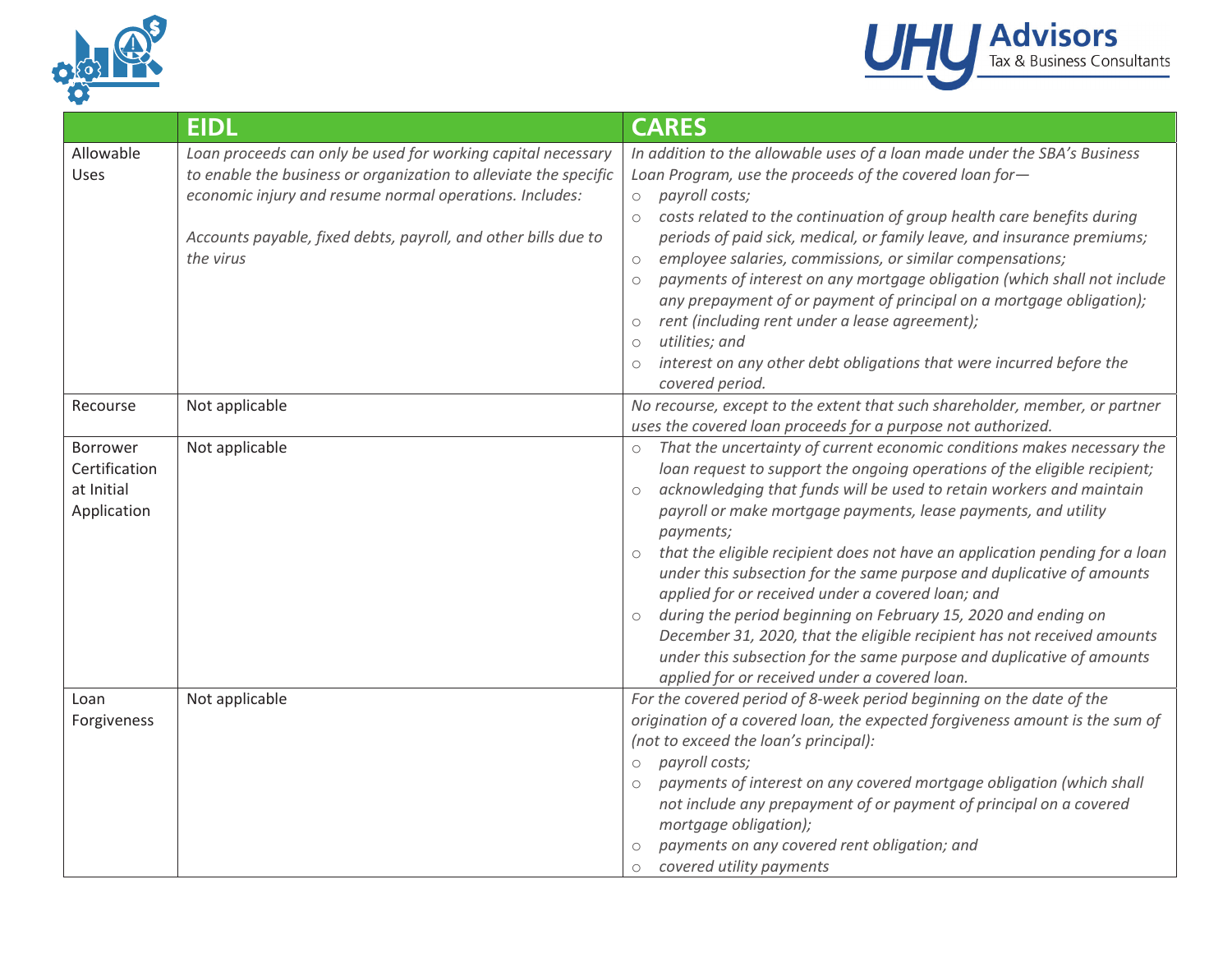



|                           | <b>EIDL</b>    | <b>CARES</b>                                                                                                                                                                                                                                                                                                                                                                                                                                                                                                                                                                                                                                                                                                                                                                                                                                                                                                                                         |
|---------------------------|----------------|------------------------------------------------------------------------------------------------------------------------------------------------------------------------------------------------------------------------------------------------------------------------------------------------------------------------------------------------------------------------------------------------------------------------------------------------------------------------------------------------------------------------------------------------------------------------------------------------------------------------------------------------------------------------------------------------------------------------------------------------------------------------------------------------------------------------------------------------------------------------------------------------------------------------------------------------------|
| Forgiveness<br>Reductions | Not applicable | Forgiveness shall be reduced, but not increased, by multiplying the amount<br>by the quotient obtained by dividing the average number of full-time<br>equivalent employees per month employed during the covered period (8-<br>week period beginning on the date of the origination of a covered loan); by<br>o at the election of the borrower-<br>the average number of full-time equivalent employees per month<br>$\circ$<br>employed during the period beginning on February 15, 2019 and<br>ending on June 30, 2019; or<br>the average number of full-time equivalent employees per month<br>employed during the period beginning on January 1, 2020 and<br>ending on February 29, 2020                                                                                                                                                                                                                                                        |
|                           |                | (exceptions for seasonal workers.)<br>There is also a reduction tied to any reductions in salaries and wages of over<br>25% (unadjusted salaries capped at \$100,000)<br>There is an exception for re-hires of employees reduced during the period<br>from February 15. 2020 and ending April 27, 2020 for which, the employee is<br>rehired no later than June 30, 2020<br>All forgiveness requires submission of verifying documentation                                                                                                                                                                                                                                                                                                                                                                                                                                                                                                           |
| <b>Payroll Costs</b>      | Not applicable | The sum of payments of any compensation with respect to employees that is<br>$a-$<br>salary, wage, commission, or similar compensation;<br>$\circlearrowright$<br>payment of cash tip or equivalent;<br>$\circ$<br>payment for vacation, parental, family, medical, or sick leave;<br>$\circ$<br>allowance for dismissal or separation;<br>$\circ$<br>payment required for the provisions of group health care benefits,<br>$\circlearrowright$<br>including insurance premiums;<br>payment of any retirement benefit; or<br>$\circ$<br>payment of State or local tax assessed on the compensation of<br>$\circ$<br>employees;<br>The sum of payments of any compensation to or income of a sole proprietor<br>or independent contractor that is a wage, commission, income, net earnings<br>from self-employment, or similar compensation and that is in an amount that<br>is not more than \$100,000 in 1 year, as prorated for the covered period |